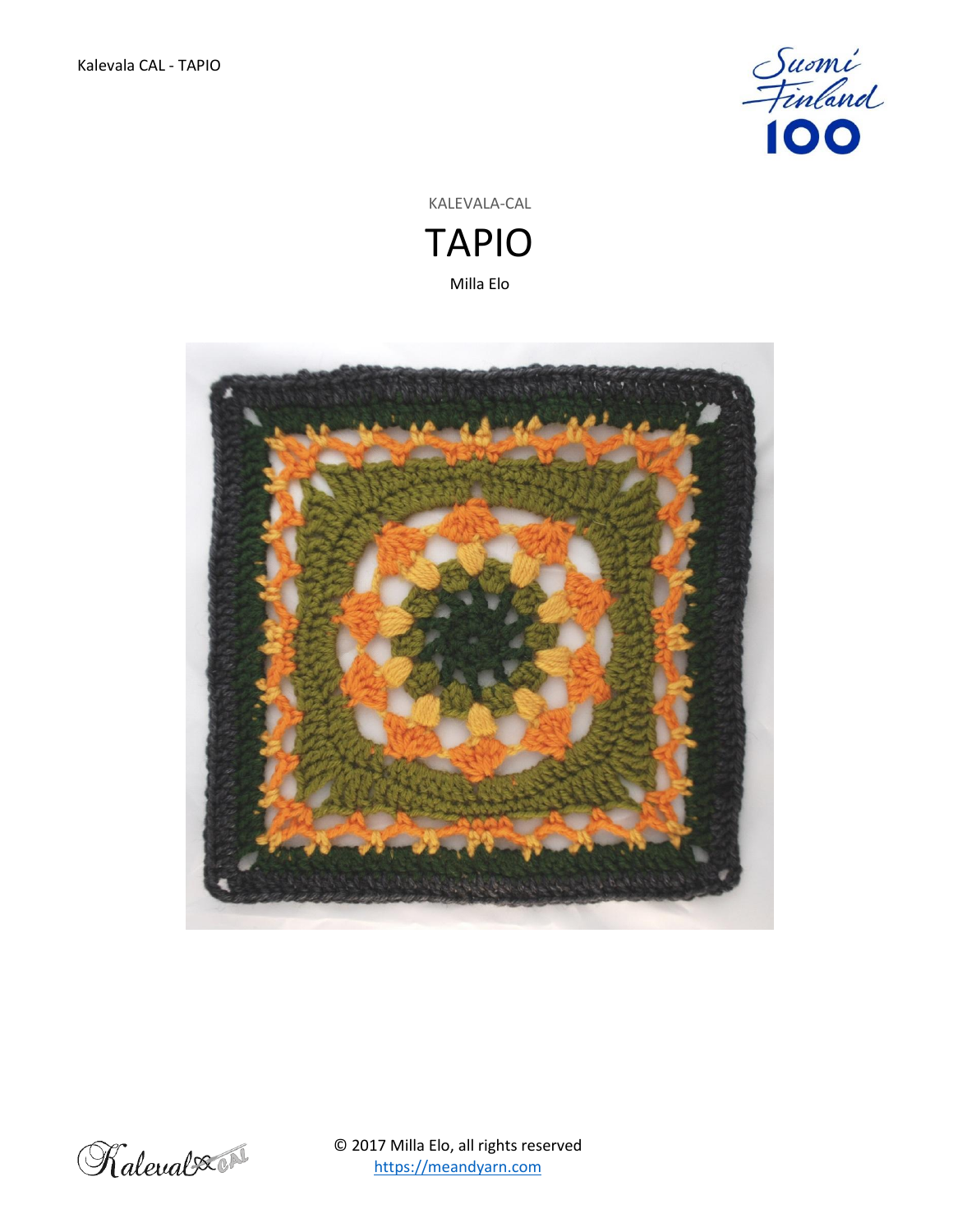# TAPIO – Designer: Milla Elo

#### **My square**

The inspiration for this square is Kalevala's Tapio, the spirit of the forest. As I like to enjoy the forest, this brought to my mind the mushrooms of an Autumn forest and the hanging branches of a spruce.

## **About the CAL**

This crochet square pattern is a part of a Finnish crochet project. We have designed a crochet blanket based on the Kalevala Mythology. It has been created as a tribute to Finland's 100 years of independence. The general information and links to all the square patterns of the blanket can be found in the Kalevala CAL info post at the [blog](http://www.arteeni.fi/kalevalacal-en)  [of Arteeni.](http://www.arteeni.fi/kalevalacal-en)

#### **Info**

Yarn: Menita's Lasse

Hook: 4 mm

Colors:

- **1.** Forest green 8947
- **2.** Olive green 9963
- **3.** Yellow 2317
- **4.** Orange 3309
- **5.** Dark grey 203

## **Other**

This square is for beginners. I recommend blocking the square after crocheting.

## **Stitches and abbreviations**

- ∙ ch chain ∙ sl st slip stitch ∙ sc single crochet ∙ hdc half double crochet
- ∙ dc double crochet

## Special stitches and techniques

- **Puff-stitch:** This puff-stitch is made with 5 yarn overs (yo). Yo, insert the hook into the stitch, pull the yarn through and repeat 4 times. Then pull yarn through all the loops on the hook. Close the puff-stitch with a ch which doesn't count as a st.
- **dc5tog:** Yo, insert the hook into the stitch, pull the yarn through, yo, pull the yarn through 2 loops on the hook (=unfinished dc), make unfinished dcs into 4 more stitches. Finally, pull the yarn through all the loops on the hook. *[All the dcs stand on their own stitches at the bottom, but are joined together at the top]*
- **SS:** Standing stitch technique. Tutorial video can be found [here!](https://www.youtube.com/watch?v=VBp-bO2EQRE)
- **Invisible join:** Tutorial video can be found [here!](https://www.youtube.com/watch?v=bsHggQGFq3A)







∙ tr triple crochet ∙ dc5tog 5 dcs together, see instructions below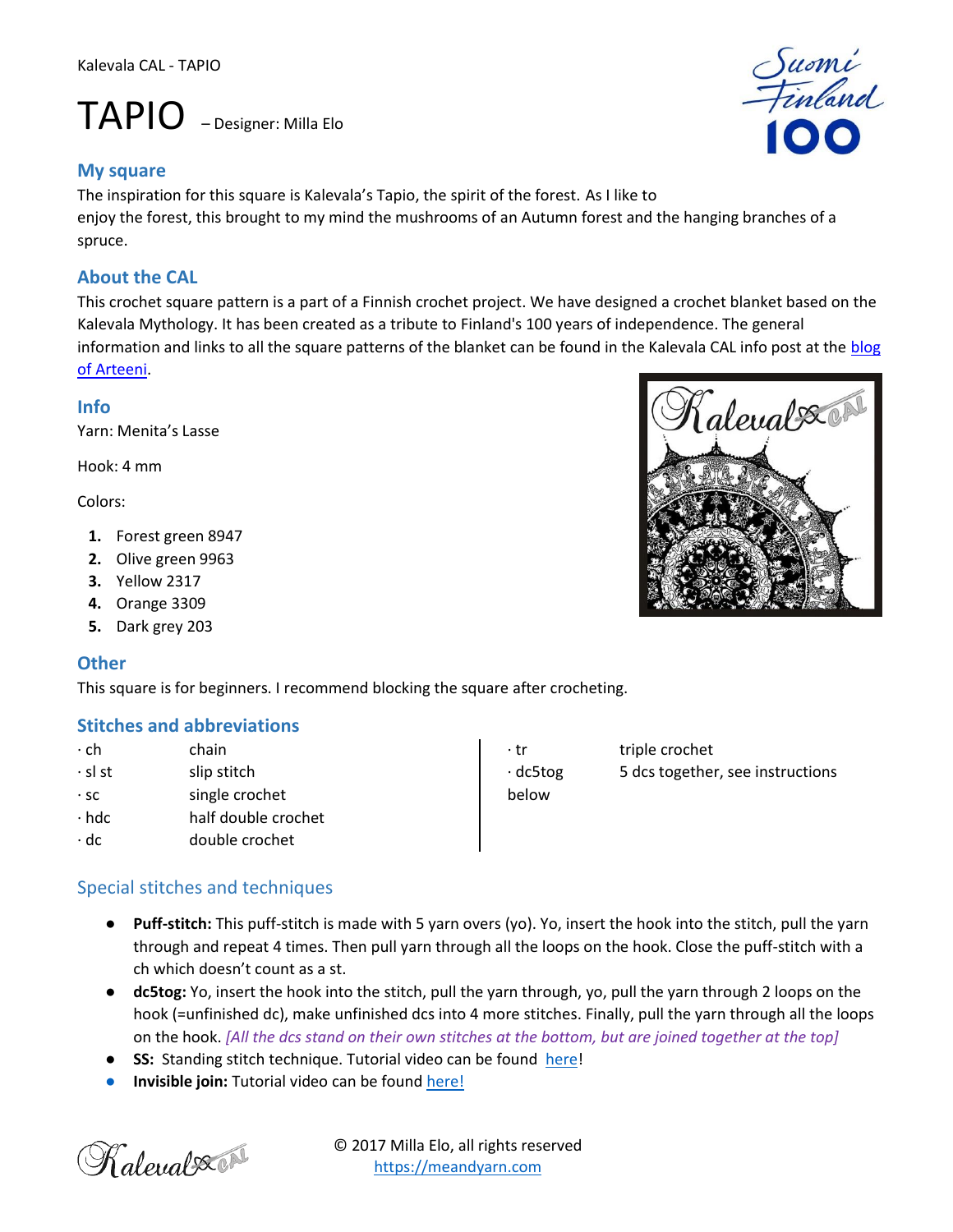## Other tips

Suomi<br>Finland

(…) Repeat instructions between brackets as many times as directed

\*…\* Repeat instructions between asterisks the amount of times specified. This is normally a repeat for a complete side and will consist of multiple instructions.

\*...\*\* Contains part of \*...\* repeats, starting from \* and ending to \*\*. The rest of the pattern marked with \*...\* are skipped.

[...] *Between square brackets, written in purple in italic, there are tips and quides to help you through the pattern.* 

{…} After each row, there is a stitch count of each row or each side of square.

#### Copyright

I, Milla Elo, hold the rights of the design, photos and the pattern. You have no right to copy, edit, distribute or sell the whole patterns or parts of it. You can share the [link to my blog,](http://meandyarn.com/) if you want to share the pattern. You can sell the product made by using this pattern, as long as you acknowledge me as a designer. Thank you!

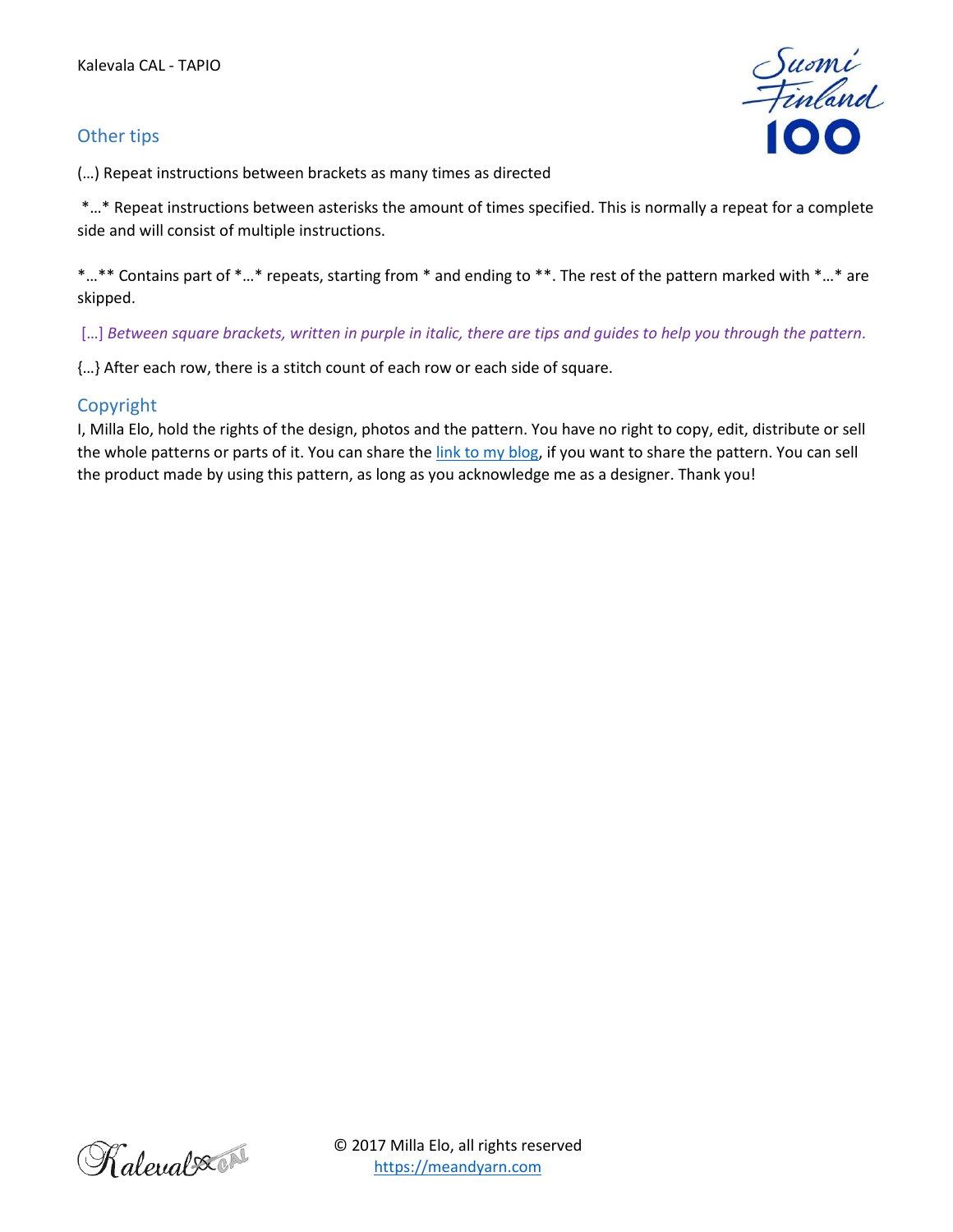

## **TAPIO – the pattern**

**Starting row:** (Color 1) Ch 5 and close it to form a loop.

**Round 1:** Ch 3 *[starting chain, count as dc]* 9 dc, close the round with sl st into the 3<sup>rd</sup> ch of the starting chain.

{10 dc}

**Round 2:** ch 5 *[starting chain, counts as dc + ch 2]*, \*dc, ch 2\*, repeat \*…\* 9 times in total around the circle and join with sl st to the  $3<sup>rd</sup>$  ch of the starting chain.

{10 dc, 10 ch2-sp}

**Round 3:** (Color 2) sl st to the ch-space, ch 3 *[starting chain, counts as dc]* 2 dc, \* skip dc, 3 dc in the ch2-space\*, repeat  $...$ \* 9 times in total around the circle, join with invisible join to the 3<sup>rd</sup> ch of the starting chain. Weave in the ends.

{30 dc}

**Round 4:** (Color 3) Work SS puff-stitch between the two 3-dc groups, \*ch 4, puff-stitch between the 3-dc groups\*, repeat \*…\* 9 times in total, ch 4. Join with invisible join to the first puff-stitch. Cut off the yarn and weave in the ends.

{10 puff-stitches, 10 ch4-sp}

**Round 5:** (Color 4) Work dc5tog starting from any of the ch4-spaces, starting with a SS, \*ch 7, dc5tog\*, repeat \*…\* 10 times in total around the circle, ch 7, join with sl st to the first dc5tog. *[Work the unfinished dcs of dc5tog as follows: 2 unfinished dc in the chains before puff st, 1 on top of puff st, 2 in the chains after puff st]*

{10 dc5tog, 10 ch7-sp}

**Round 6:** (Color 2) ch 3 *[starting chain, counts as dc. If you start with SS, do it on top of the dc5tog done on the last row]*, \*7 dc into the ch-space, dc on top of dc5tog\*, repeat \*…\* 10 times in total around the circle omitting the last dc on the last repeat, join with sl st to the  $3^{rd}$  ch of starting chain.

{80 dc}

**Round 7:** (Color 4) Ch 1, sc into the same stitch with closing sl st of round 6, sc in the next 2 sts, \*2 hdc, 3 dc, tr, 2 tr in the next stitch, ch 3, 2 tr in the next stitch, tr, 3 dc, 2 hdc \*\*, sc in the next 6 sts\*, repeat \*…\* twice more and \*…\*\* once, sc in the next 3 sts, join with sl st to the first sc.

 ${6 \text{ sc}, 4 \text{ hdc}, 6 \text{ dc}, 6 \text{ tr} \text{ and } \text{ch}3\text{-sp} \text{ per side}}$ 



© 2017 Milla Elo, all rights reserved [https://meandyarn.com](https://meandyarn.com/)